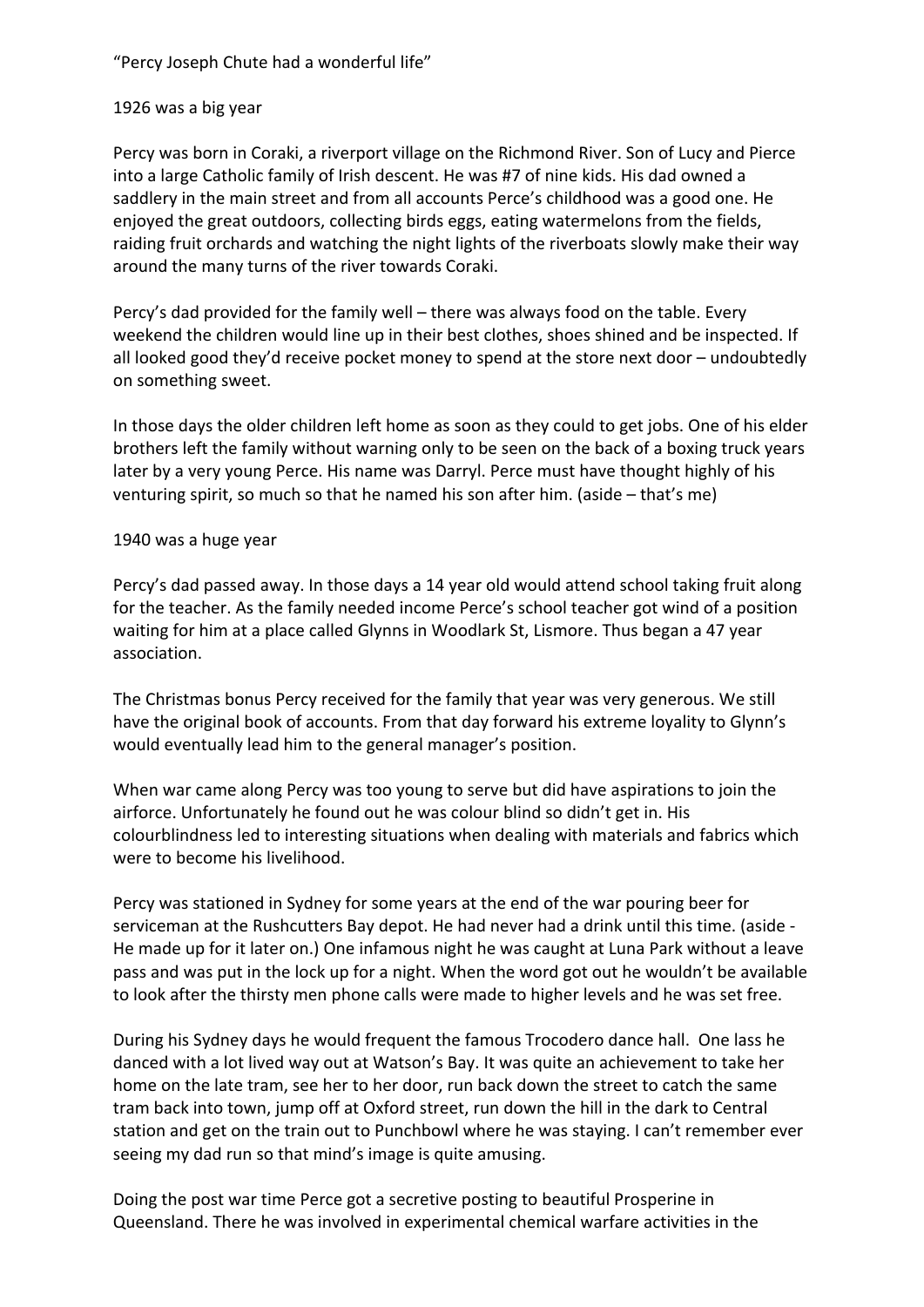canefields. There are no records in the department of this occuring and details remain a mystery to this day.

1946 was a huge year for Percy.

He returned to Lismore and his job.

His sweet tooth would get the better of him each day and he'd walk to a café a few doors down the street to buy chocolate. One day a pretty young lass began working there and would sell him his sweets on a regular basis. This girl was Lauretta June Hale. (aside - there she is).

June didn't like the look of him much. Hair parted in the middle, gap in his teeth, starched clothes, buttoned up vest. … a bit of a toff.

One evening Percy ended up at a local dance and June was there. At the end of the night he was told by the girl he had been dancing with "why don't you take June home" (aside – interesting glance) Well, what a game changer.

There was a bit of an age gap. He was 23 and June only sweet 16. Anyway June hops on the bar of the bicycle and Perce has been taking her home ever since.

June was from a large Protestant family. Her dad had left the scene early in her childhood leaving her mum Alma Hale to look after the kids. It was tough. Alma along with June ran a boarding house full of hard working and hard drinking men from around the area. Percy would be there every night for years helping out and playing cards into the night. There were many colourful characters at the boarding house. You grew up fast having to deal with them.

Next big year 1950

Perce finally popped the question on seeing his beautiful Lauretta June in a yellow dress going to the Lismore show. In those days Catholics and Protestants were in divided camps. When meeting the Catholic priest to discuss their marriage June was told she'd have to bring up her children as Catholics. Hairs on the back of her neck stood up as she told the priest "no way will anyone tell me how to raise my children".

Percy had strong Catholic roots and it was a big thing for him to marry June in the Presbyterian Church, Keen St Lismore in September 1953. "Don't be late" he told her. She wasn't, but the minister forgot about the wedding. There were very few from Percy's family in attendance. That must have been a bitter pill for him and his young bride.

….but Percy had a wonderful life.

1956 saw the first baby come along (aside – me). Things would be different from now on. Two more children in 59 and 62, standing beside me here, my beautiful sisters Ann and Sandra. We were nicely spaced almost exactly three years (aside to mum – was that planned, how did you do that?)

Percy was a family man. He looked after his home in Atlas Street, Lismore. It was perfect. As we grew up if we every wanted to see him he'd be under the house in his work area mending boots, cutting wood, fitting windows, building aviaries, mowing our huge lawn (sometime twice a week), painting the house, etc etc.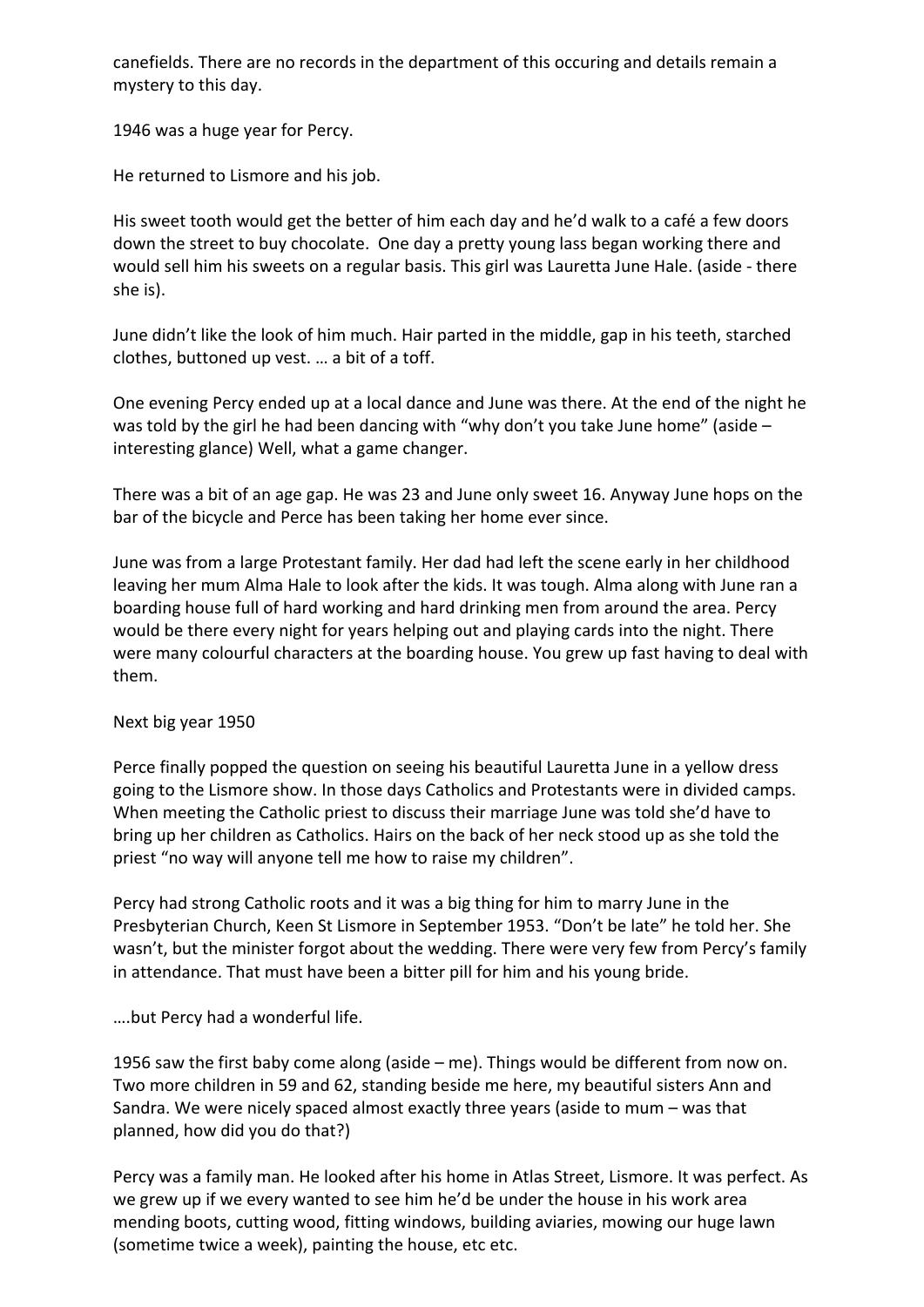In the early sixties he'd ride his pushbike from work, up the Barham St hill only to have a very quick lunch with June and turn around back down the hill into town for the afternoon working hours.

We didn't get a TV until the late sixties, and he and mum built a car port under the house labouring away hand mixing enough cement to pave Sydney airport. All this without a car in sight or even a driver's licence. Build it and it will come indeed.

Once we got a car dad instilled his love of nature into us kids with fantastic country drives most Sundays. We must have driven up every little country road in the area over the years. One memorable drive was when us kids were in the back of the station wagon (no seat belts) rolling around with hundreds of "free" citrus fruits from a farm up near Tuntable Creek. There's a cowbell somewhere in the family from that day.

Perce would be frustrated by the fact many people in our God given countryside had not travelled out of town to seen the sights. Some of our favourite spots were Whian Whian Falls, Rocky Creed Dam, Mt Nardi, Peats mountain and Minyon Falls. Spectacularly beautiful places. Swallows follow me on Randwick golf course now and it always reminds of the time he showed them for the first time at Molly's Grass bridge over Marom Creek. Thank you dad.

1971 was another big year for Perce.

We had spent the school holidays the previous two years at a small beachside village called Lennox Head. Ken Poole, our neighbour in Lismore, had a beach cottage at Lennox and suggested Perce buy 1 Stewart St. After much consternation he bit the bullet and bought house and land for \$4,000. It was a fibro box with no bathroom, soft canite lined walls where we kids could easily kick holes in. What about this little exercise? How many people have put fishing line along their house as a horizointal guide, then get under their house with three car jacks to prop it up to be level? Glad the house didn't crack up along the way.

One of Percy's great loves was horse racing. In fact every Saturday all you'd hear would be the bloody races. One day I got his transistor radio and flicked the dial to find something called pop music on the other station. One flick and my life changed – I'm a musician.

Around the mid 70s Perce found a really great mate from Brisbane also in the rag trade – his name was Bill Dean. Perce loved Bill. He was top bloke with similar interests and even offered dad to finance his own business. Perc being a careful family man decided not to take up the opportunity. One that he stated recently he regretted. Bill was also a big punter and together in 1975 they hit the jackpot. Dad won enough to pay off the Lennox house. Hence those photos in the garage of jockey Graeme Cook for all those years! Thanks Graeme, thanks Bill.

Mum and dad moved to Lennox permanently in 1984, and with mum's design built a new house. The old cottage was put on the back of a truck and became the Lennox Scout Hall for many years.

## 1987 was a big year

June had had enough, Perc had been locked into a life of working for the man (Glynn's and then Macleans) and she wanted "us" time now.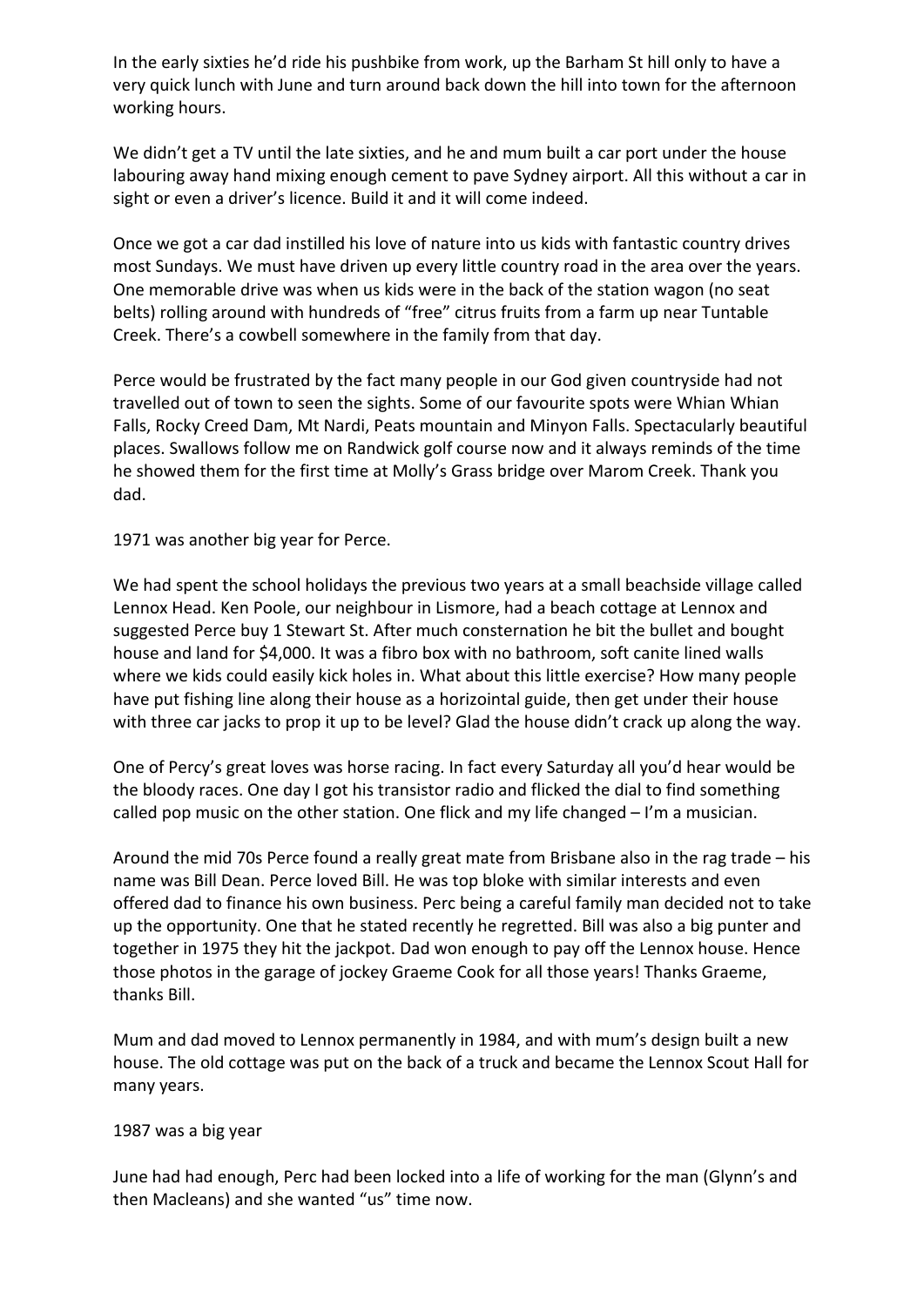So finally after 47 years of working, saving the shop's stock in massive Lismore floods and making good business decisions for the store he got out ….and went fishing. Boy, did he love his fishing…and he was good at it. For many years he, Byron and Darcy would haul them in off Lennox beach. He got a little Daihatsu four wheel drive and almost lost it when driving in the dark into a deep channel up the beach one night.

Percy had a wonderful life.

In our early Lennox days to get a beer you had to walk all the way over to the bowling club (must be 100 metres or more). Then the first and only pub gets built – the Anglers Arms as it was then called. Where do you think it gets built? That's right – only metres from Perce's amazing vegetable garden in our back yard. A 60 second flat walk at most for a cold beer and a punt. Retirement heaven indeed!

In fact we still have to walk through the bottle shop to go for a swim or walk up the beach.

But really folks, "how good" is Lennox Head – especially in the old days. Far fewer people, fish were plentiful and every trip over to the front was an adventure.

I believe Perce knew how lucky he was. He gave back through through his community spirit with activities such as Lennox Dune Care for many many years. He was also heavily involved in the Lismore Chamber of Commerce, Lismore Turf Club, Scout Association.

As a couple mum and dad were always visiting old friends in nursing homes. Their home has always been an open one. On staying with them reading a book in the back yard is almost impossible as there's a constant stream of visitors, either neighbours, out of towners, lost souls from the pub, retirees on scooters wanting to chat. Love and respect for people and each other shone through every fibre of their being. Sure, they had lots of funny jibes at one another along the way but I never heard them really argue – not once. Not a bad record, maybe because Dad knew he wouldn't win anyway (aside – shrug).

They never judged people and I never heard Perce say anything bad about anyone. He was even chastised on the streets of Lismore for employing an aboriginal man instead a white fella. Even though he had a gruff voice and would scare us kids at times he was a gentle man inside. He was "quietly" amazing. A man of few words to us kids but you knew exactly what you were suppose to do.

Perce's pride in family has always been extremely strong. Even if he didn't say it to our faces he did to others of how proud he was of his kids and their wonderful supportive spouses Patricia, Garry & Brian, grand kids Megan, Daniel, Jacob, Sarah, Richard and great grand kids Archie, Jax and Wesley, not to leave out of course his life partner and our beautiful beautiful mum June.

So there is a little bit about the greatest man I've ever known, our dad.

You've come to the end of this wonderful life mate. I remember asking you very late one night on the back porch "how would you like to be remembered?" …there was a slight pause then he replied – "he was a good bloke". Well, you were far more than that to many people Perce – your were a magnificent bloke and will be sorely missed around here. You will always live on in our hearts each and every day, every time I drive a nail, clean out the garage, finish a new musical piece or hear another horse race – you will be there.